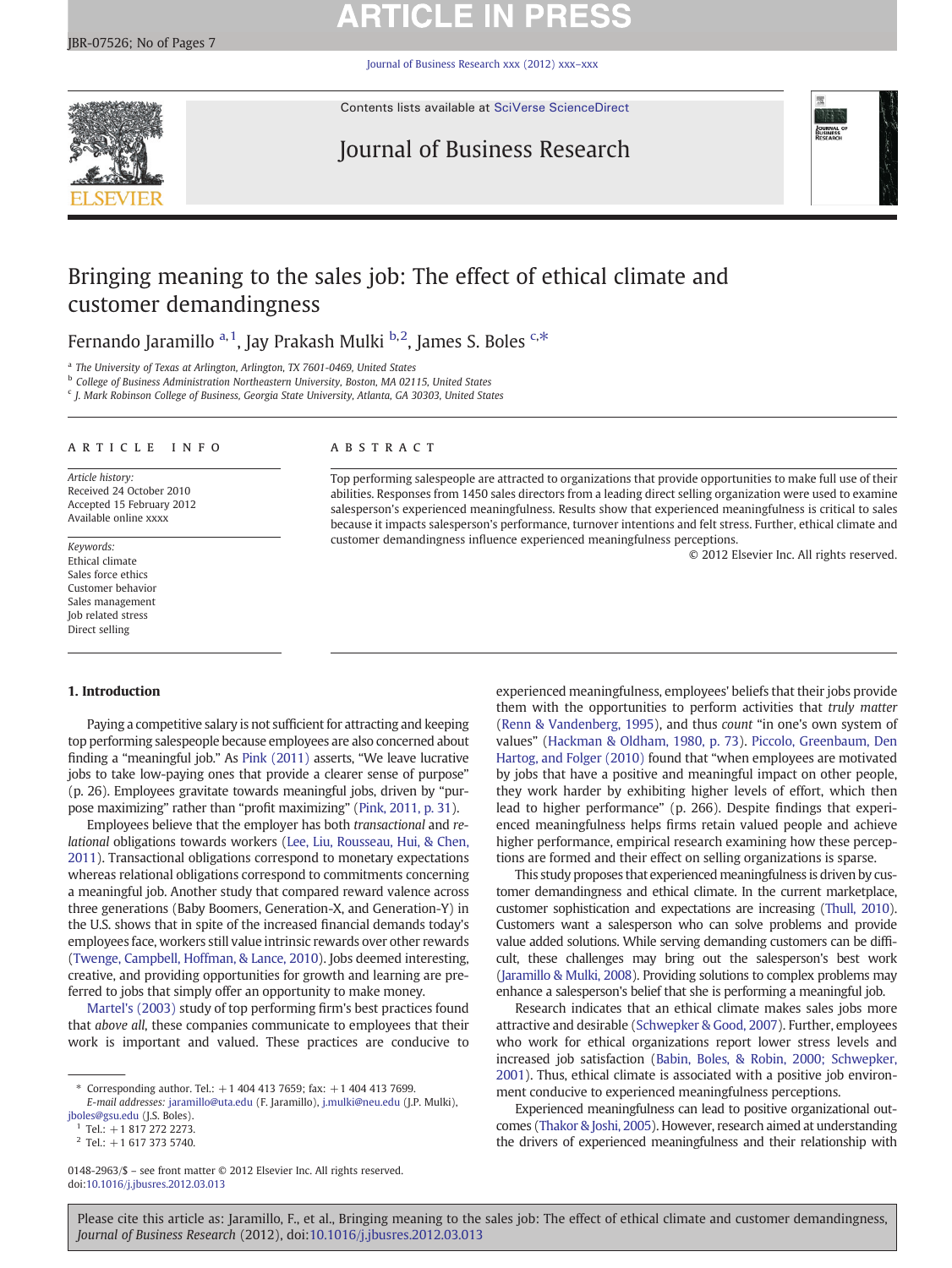performance and turnover is lacking. To address this shortcoming, this study tests a model linking experienced meaningfulness, ethical climate, customer demandingness, felt stress, job performance, turnover intentions, salesperson's age and job tenure (see Fig. 1).

### 2. Theory and hypotheses

### 2.1. Experienced job meaningfulness

Experienced meaningfulness is the belief that a person is doing "something that counts" in her "own system of values" ([Hackman &](#page--1-0) [Oldham, 1980, p. 73\)](#page--1-0). Such beliefs can develop when the employee thinks the firm performs ethical actions. This credence occurs because ethical firms communicate to employees how their actions contribute to socially responsible goals. [Piccolo et al. \(2010\)](#page--1-0) assert that ethical leadership gives meaning to work activities by "[making] salient to followers the purpose, morality, and ethicality of work" (p. 262). Organizations with business practices driven by a "doing the right thing" philosophy enhance task significance and work meaning by clarifying employee contribution to moral ideals and higher order goals. Under such conditions, employees believe that the organizational values are in line with their own values—making the job meaningful ([Weeks, Loe, Chonko, Martinez, & Wake](#page--1-0)field, 2006). Studies consistently indicate that ethical climate influences employee's attitudes ([DeConinck, 2010](#page--1-0)). Therefore we hypothesize:

### H<sub>1</sub>. Ethical climate is positively related to experienced meaningfulness.

[Wang and Netemeyer \(2002\)](#page--1-0) defined customer demandingness as a salesperson's belief that customers have high expectations about products and services offerings. Employees enjoy jobs that provide them with opportunities to learn and apply new skills—satisfying their job growth needs. [Pink \(2011\)](#page--1-0) asserts that employees are driven towards interesting, challenging, and absorbing jobs and are intrinsically motivated by "becoming better and better at something that matters" [\(Pink, 2011, p.](#page--1-0) [79](#page--1-0)). Salespeople will perceive demands from customers as challenging and motivating since they provide salespeople with opportunities for new learning and personal advancement. The above discussion suggests:

H2. Customer demandingness is positively related to experienced meaningfulness.

### 2.2. Felt stress

The National Institute of Occupational Safety and Health define stress as "harmful physical and emotional responses that occur when the requirements of the job do not match the capabilities, resources, or needs of the worker." Felt stress stimulates feeling of tension and pressure when faced with work demands. These feelings are linked to numerous factors, including role stress (e.g., [Boles, Johnston, & Hair, 1997](#page--1-0)) and work–family conflict (e.g., [Netemeyer, Maxham, & Pullig, 2005](#page--1-0)).

[Goolsby \(1992\)](#page--1-0) proposed a Stress Theory (ST) for boundary spanning positions. ST states that boundary spanning employees are affected by two critical stressors, ethical demands and customer demands. [Levy and Dubinsky \(1983\)](#page--1-0) note that salespeople face multiple ethical dilemmas that can result in "increased levels of jobrelated tension, frustration, and anxiety, all of which can lead to lower job performance and higher turnover" (p. 48). Numerous studies demonstrate that ethics play an important role in stress perceptions ([Evans, McFarland, Dietz, & Jaramillo, 2012](#page--1-0)) such as role conflict and role ambiguity ([Mulki, Jaramillo, & Locander, 2008](#page--1-0)). Therefore, we hypothesize that:

### H3. Ethical climate is negatively related to felt stress.

[Goolsby \(1992\)](#page--1-0) posits that meeting customer needs creates stressful job demands. This occurs because customer–salesperson relationships are often asymmetrical; customers have little regard for a salesperson's needs while the salesperson is expected to provide high levels of satisfaction to the customer. [Jaramillo and Mulki \(2008\)](#page--1-0) argue that serving demanding customers puts additional pressure on salespeople in terms of increased effort and workload. Increased workload is a source of stress in sales settings.

Researchers have also distinguished between hindrance stressors and challenge stressors ([Cavanaugh, Boswell, Roehling, & Boudreau,](#page--1-0) [2000](#page--1-0)). Hindrance stressors restrain personal development and work related accomplishments while challenge stressors promote employee growth and work achievement. Hindrance stressors are composed of situational constraints like role ambiguity and job insecurity. Challenge stressors include work volume, time pressure, job scope, and increased responsibility. This distinction is important because hindrance stressors result in negative emotions/attitudes while challenge stressors lead to higher levels of job satisfaction, organizational commitment, and reduced turnover ([Podsakoff, LePine,](#page--1-0) [& LePine, 2007](#page--1-0)).

However, [Podsakoff et al. \(2007\)](#page--1-0) indicate that challenge and hindrance stressors are associated with higher levels of employee burnout and tension. Employees view challenging job demands as desirable and satisfying because they create opportunities for personal growth. Yet, job challenges can be stressful by placing high demands on the employee. Challenge stress is associated with



Fig. 1. Experienced meaningfulness model. Note: Paths were added from control variables to all endogenous variables.

Please cite this article as: Jaramillo, F., et al., Bringing meaning to the sales job: The effect of ethical climate and customer demandingness, Journal of Business Research (2012), doi:[10.1016/j.jbusres.2012.03.013](http://dx.doi.org/10.1016/j.jbusres.2012.03.013)